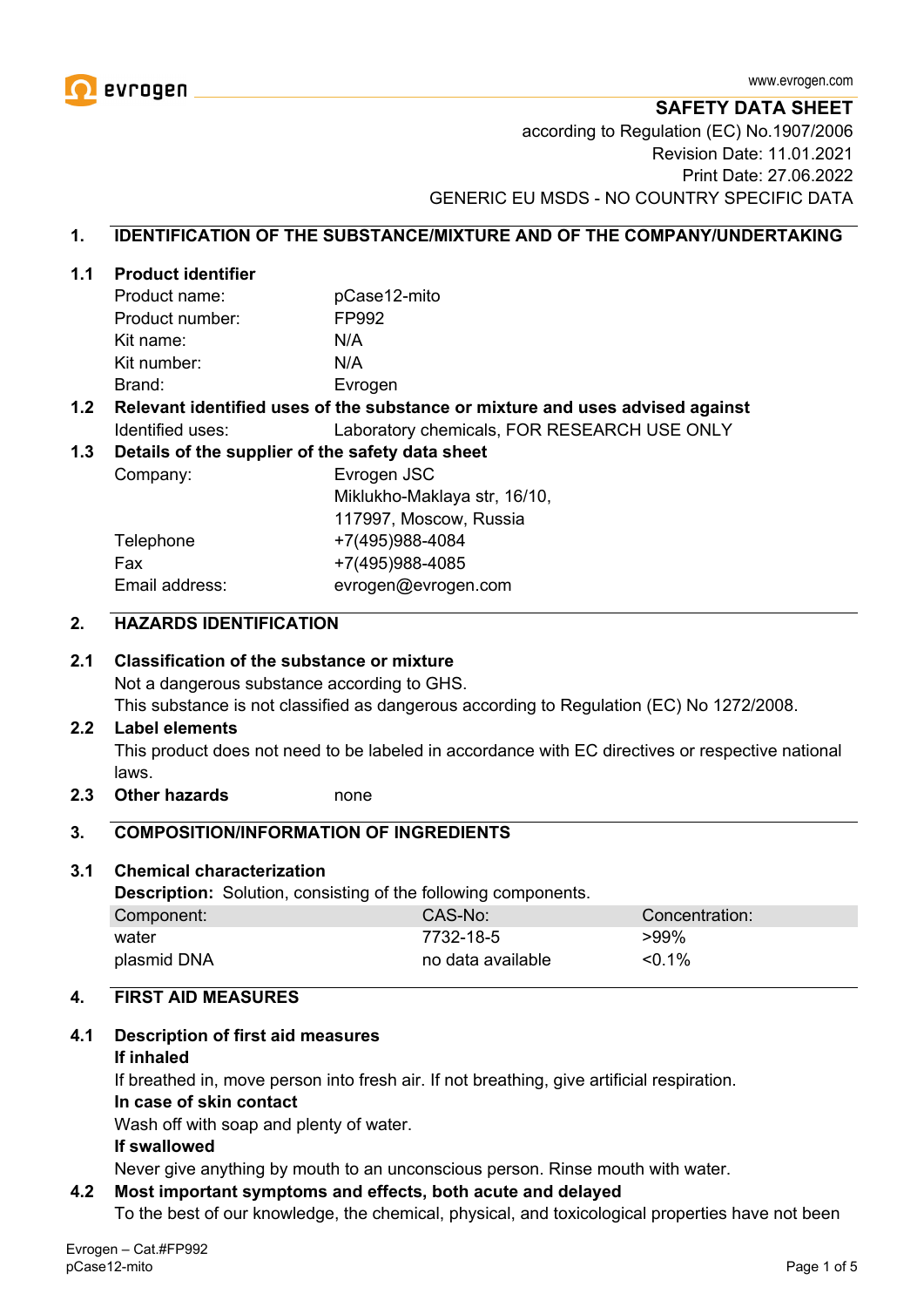thoroughly investigated.

**4.3 Indication of immediate medical attention and special treatment needed** no data available

#### **5. FIRE-FIGHTING MEASURES**

- **5.1 Extinguishing media Suitable extinguishing media** Use water spray, alcohol-resistant foam, dry chemical or carbon dioxide.
- **5.2 Special hazards arising from the substance or mixture** Nature of decomposition products not known.
- **5.3 Precautions for fire-fighters** Wear self contained breathing apparatus for fire fighting if necessary.
- **5.4 Further information** no data available

## **6. ACCIDENTAL RELEASE MEASURES**

- **6.1 Personal precautions, protective equipment and emergency procedures** Avoid dust formation. Avoid breathing vapors, mist or gas.
- **6.2 Environmental precautions** Do not let product enter drains.
- **6.3 Methods and materials for containment and cleaning up** Sweep up and shovel. Keep in suitable, closed containers for disposal.
- **6.4 Reference to other sections** For disposal see section 13.

## **7. HANDLING AND STORAGE**

## **7.1 Precautions for safe handling**

Provide appropriate exhaust ventilation at places where dust is formed. Normal measures for preventive fire protection.

- **7.2 Conditions for safe storage, including any incompatibilities** Store in cool place. Keep container tightly closed in a dry and well-ventilated place. Recommended storage temperature: -20 °C
- **7.3 Specific end uses** No further relevant information available

# **8. EXPOSURE CONTROLS/PERSONAL PROTECTION**

## **8.1 Control parameters**

## **Ingredients with limit values that require monitoring at the workplace**

The product does not contain any relevant quantities of materials with critical values that have to be monitored at the workplace.

#### **Additional information**

The lists valid during the making were used as basis.

## **8.2 Exposure controls**

## **Personal protective equipment:**

## **General protective and hygienic measures**

The usual precautionary measures are to be adhered to when handling chemicals.

#### **Respiratory protection**

Respiratory protection is not required. Where protection from nuisance levels of dusts are desired, use type N95 (US) or type P1 (EN 143) dust masks. Use respirators and components tested and approved under appropriate government standards such as NIOSH (US) or CEN (EU). **Skin protection**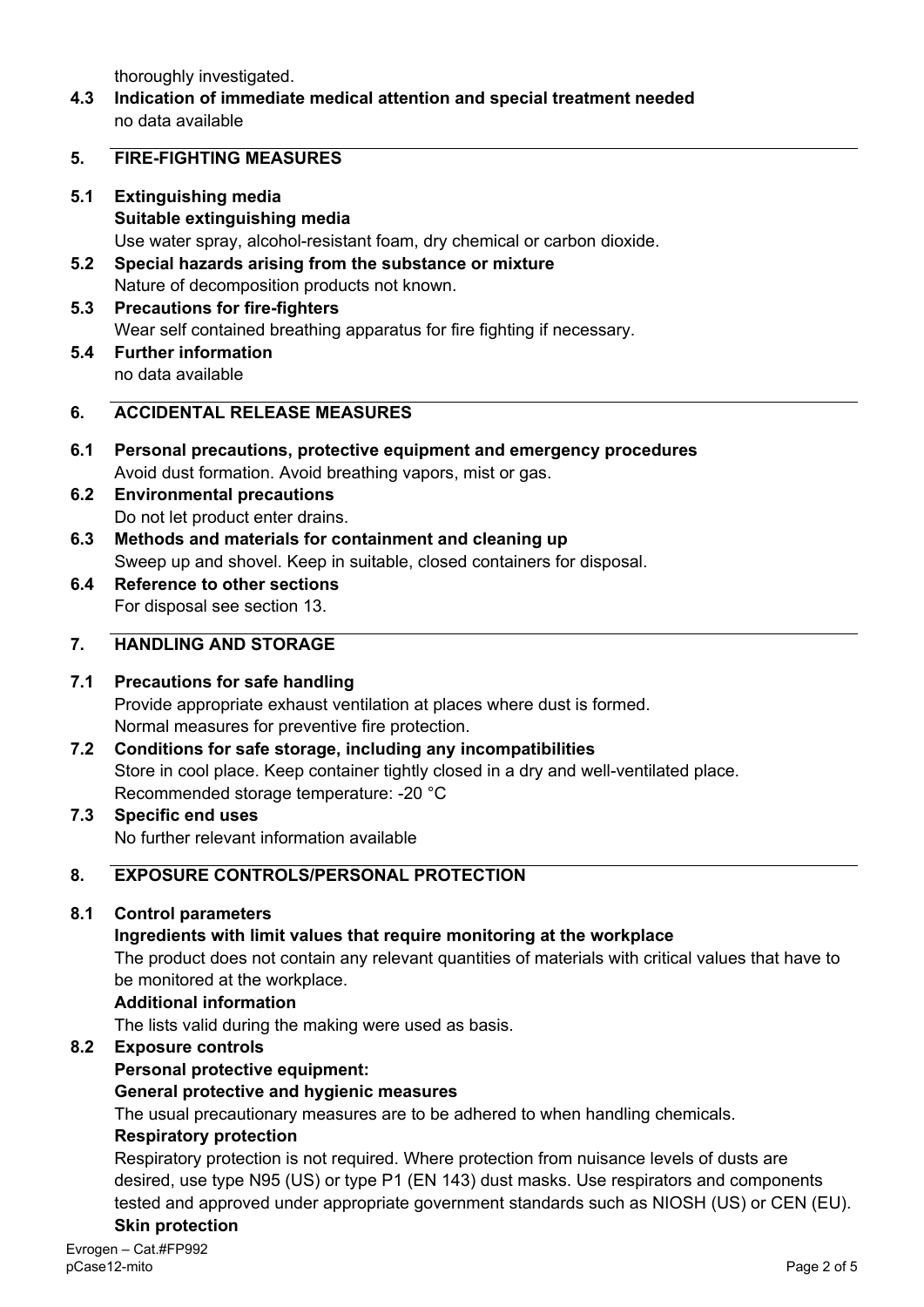Handle with gloves. Gloves must be inspected prior to use. Use proper glove removal technique (without touching glove's outer surface) to avoid skin contact with this product. Dispose of contaminated gloves after use in accordance with applicable laws and good laboratory practices. Wash and dry hands.

## **Eye protection**

Use equipment for eye protection tested and approved under appropriate government standards such as NIOSH (US) or EN 166(EU).

# **9. PHYSICAL AND CHEMICAL PROPERTIES**

## **9.1 Information on basic physical and chemical properties**

|     | Appearance                                   | Form: Liquid              |
|-----|----------------------------------------------|---------------------------|
|     |                                              | <b>Colour: Colourless</b> |
|     | Odour:                                       | Characteristic            |
|     | Odour threshold                              | no data available         |
|     | рH                                           | no data available         |
|     | Melting/freezing point                       | no data available         |
|     | Initial boiling point and boiling range      | no data available         |
|     | Flash point                                  | no data available         |
|     | Evaporation rate                             | no data available         |
|     | Flammability (solid, gas)                    | no data available         |
|     | Upper/lower flammability or explosive limits | no data available         |
|     | Vapour pressure                              | no data available         |
|     | Vapour density                               | no data available         |
|     | Relative density                             | no data available         |
|     | Water solubility                             | no data available         |
|     | Partition coefficient: noctanol/water        | no data available         |
|     | Autoignition temperature                     | no data available         |
|     | Decomposition temperature                    | no data available         |
|     | Viscosity                                    | no data available         |
|     | <b>Explosive properties</b>                  | no data available         |
|     | Oxidizing properties                         | no data available         |
| 9.2 | <b>Other safety information</b>              |                           |

no data available

# **10. STABILITY AND REACTIVITY**

# **10.1 Reactivity**

- no data available
- **10.2 Chemical stability** no data available
- **10.3 Possibility of hazardous reactions** No dangerous reactions known
- **10.4 Conditions to avoid** no data available
- **10.5 Incompatible materials** no data available
- **10.6 Hazardous decomposition products** No dangerous decomposition products known

# **11. TOXICOLOGICAL INFORMATION**

**11.1 Information on toxicological effects Acute toxicity:** no data available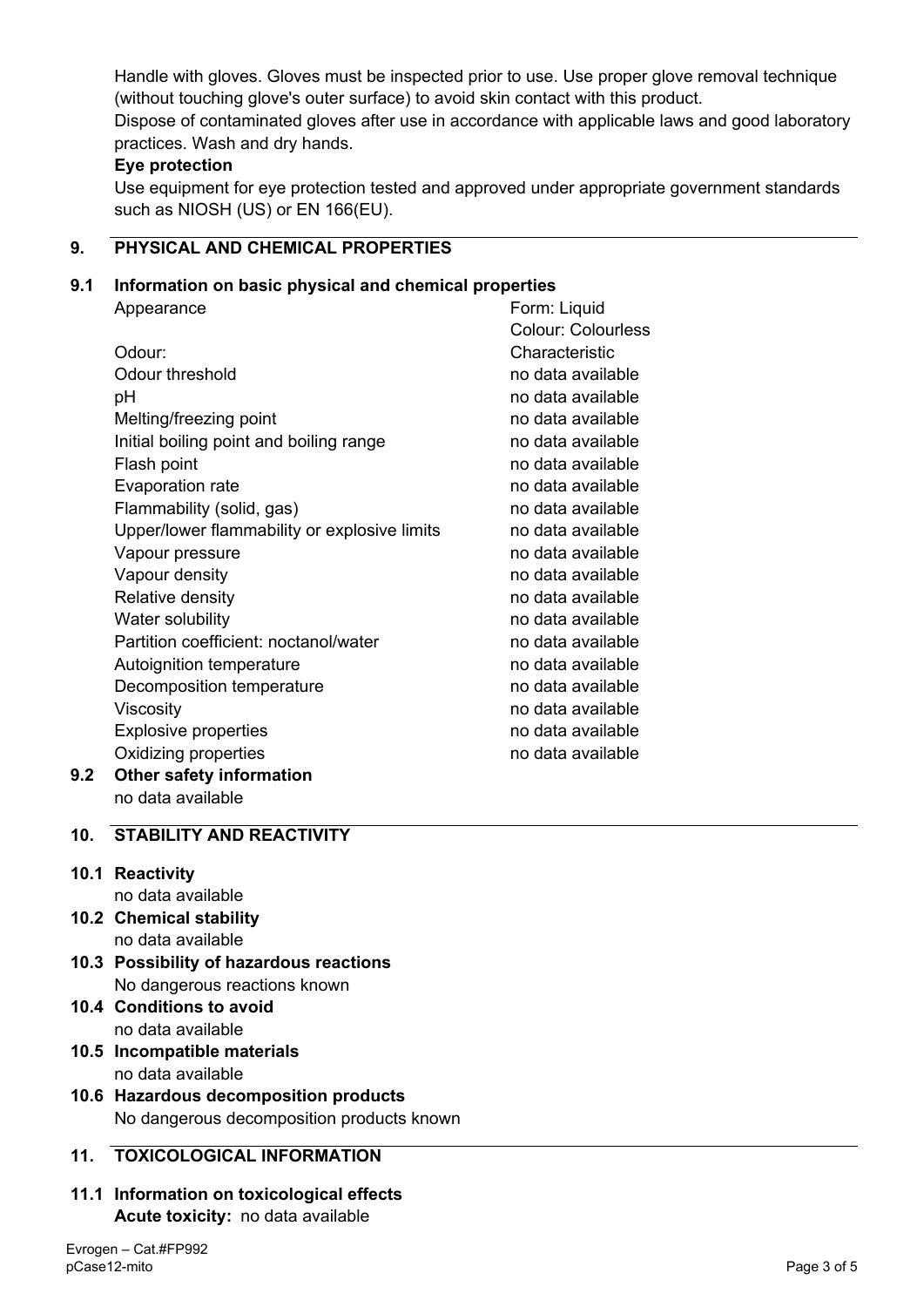# **Primary irritant effect on the skin:** not determined

**Primary irritant effect on the eye:** not determined

**Sensitization:** No sensitizing effects known.

#### **Signs and Symptoms of Exposure:**

To the best of our knowledge, the chemical, physical, and toxicological properties have not been thoroughly investigated.

## **Additional toxicological information:**

When used and handled according to specifications, the product does not have any harmful effects to our experience and the information provided to us.

The product is not subject to classification according to the latest version of the EU lists.

## **12. ECOLOGICAL INFORMATION**

# **12.1 Toxicity**

no data available

- **12.2 Persistence and degradability** no data available
- **12.3 Bioaccumulative potential** no data available
- **12.4 Mobility in soil** no data available
- **12.5 Results of PBT and vPvB assessment** no data available
- **12.6 Other adverse effects** no data available

# **13. DISPOSAL CONSIDERATIONS**

## **13.1 Waste treatment methods**

**Product:**

**General advice:** The product has to be disposed of as laboratory chemical in accordance with local regulations.

## **Uncleaned packaging:**

Recommendation: Disposal must be made according to official regulations.

## **14. TRANSPORT INFORMATION**

| 14.1 UN-Number                     |                                    |         |  |  |
|------------------------------------|------------------------------------|---------|--|--|
| $ADR/RID: -$                       | $IMDG: -$                          | IATA: - |  |  |
| 14.2 UN proper shipping name       |                                    |         |  |  |
| $ADR/RID: -$                       | Not dangerous goods                |         |  |  |
| $IMDG: -$                          | Not dangerous goods                |         |  |  |
| IATA: -                            | Not dangerous goods                |         |  |  |
| 14.3 Transport hazard class(es)    |                                    |         |  |  |
| $ADR/RID -$                        | $IMDG: -$                          | IATA: - |  |  |
| 14.4 Packaging group               |                                    |         |  |  |
| $ADR/RID: -$                       | IMDG: -                            | IATA: - |  |  |
| 14.5 Environmental hazards         |                                    |         |  |  |
| ADR/RID: no                        | IMDG Marine pollutant: no IATA: no |         |  |  |
| 14.6 Special precautions for users |                                    |         |  |  |
| no data available                  |                                    |         |  |  |

# **15. REGULATORY INFORMATION**

Evrogen – Cat.#FP992 pCase12-mito Page 4 of 5 This safety datasheet complies with the requirements of Regulation (EC) No. 1907/2006.